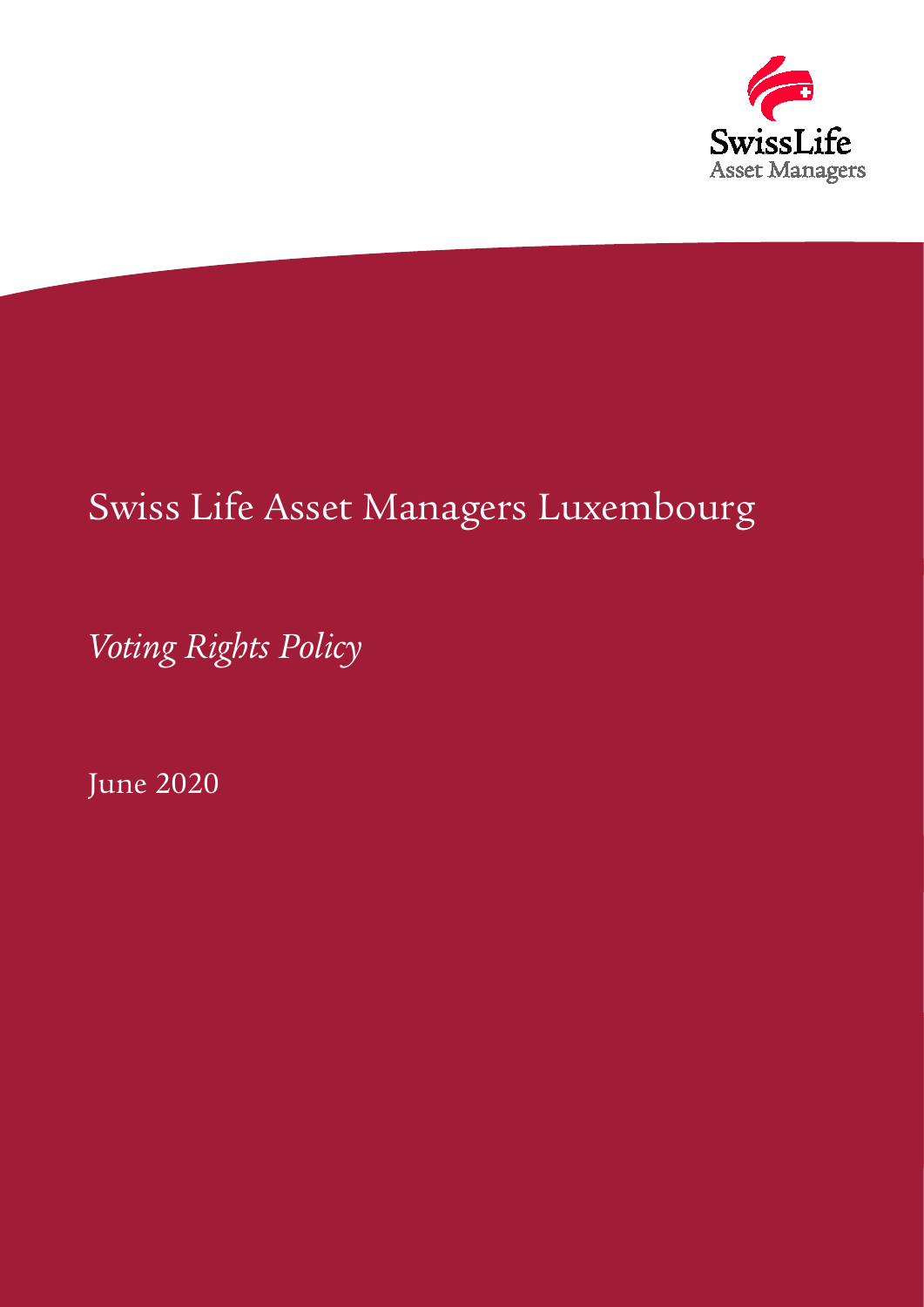### Content

| <b>Voting Rights Policy</b>         |   |
|-------------------------------------|---|
| 1. Purpose                          |   |
| 2. General principles of the Policy |   |
| 3. Exercising Voting Rights         |   |
| 4. Responsible Investing            | ь |
| 5. Review of the Policy             |   |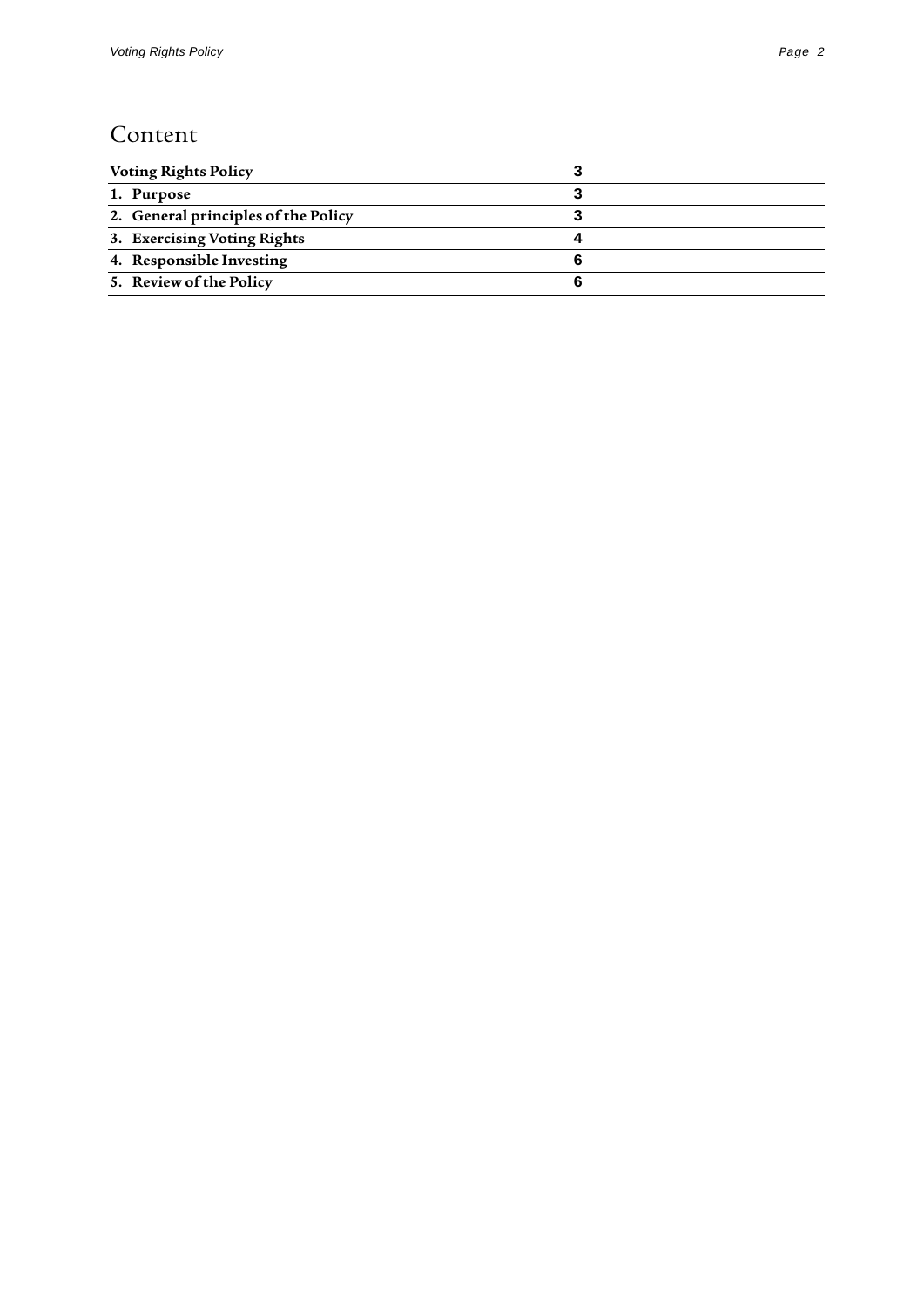# <span id="page-2-0"></span>Voting Rights Policy

### <span id="page-2-1"></span>1. Purpose

In accordance with Article 23 of CSSF Regulation 10-4 and Article 37 of Commission Delegated Regulation 231/2013/EU and pursuant to Section 5.5.10 of CSSF Circular 18/698, Swiss Life Asset Managers Luxembourg ("SLAM LUX"), a Management Company under Chapter 15 of the law of 17 December 2010 on undertakings for collective investment, as amended from time to time (the "2010 Law") and an Alternative Investment Fund Manager under chapter 2 of the law of 12 July 2013 on alternative investment fund managers, as amended from time to time (the "2013 Law"), has introduced the Voting Rights Policy ("the Policy"). SLAM LUX is also authorised for the management of investment portfolios in accordance with mandates given by investors on a discretionary, client-by-client basis as provided for in articles 101(3) of the 2010 Law and 5(4) of the 2013 Law.

The purpose of the Policy is to provide a description on SLAM LUX's strategy for the exercise of voting rights. The Policy aims at ensuring that the voting rights on shares under the responsibility of SLAM LUX, including voting rights of shares which are held in funds managed by SLAM LUX are exercised on a consistent basis, through the setting of substantive principles governing decisions, and definition of procedures and responsibilities.

# <span id="page-2-2"></span>2. General principles of the Policy

Exercising of shareholder voting rights is an effective tool to influence the behavior of companies in the portfolios of the funds managed by Swiss Life Asset Managers Luxembourg. As such, SLAM LUX exercises the voting rights in a fiduciary capacity on behalf of the investors of the relevant funds under management. By exercising voting rights, SLAM LUX supports all sustainable actions that will increase the long-term value of the underlying investments.

This policy is to be used as a guideline. It does not decide in advance any potential voting scenarios. Each voting decision shall be based on the specific facts on a case by case basis. Swiss Life Asset Managers Luxembourg will consider whether the vote is in the best interests of the funds and their investors and will take reasonable organizational measures to avoid, or at least to reduce the risk of conflicts of interest to a minimum level.

In general, SLAM LUX distinguishes between the following classes of instruments:

#### **Financial Assets:**

• Defined as investments in publicly held companies, having voting rights attached to

#### **Real Assets:**

• Other investments having voting rights attached to (for example but not exclusively private equity investments)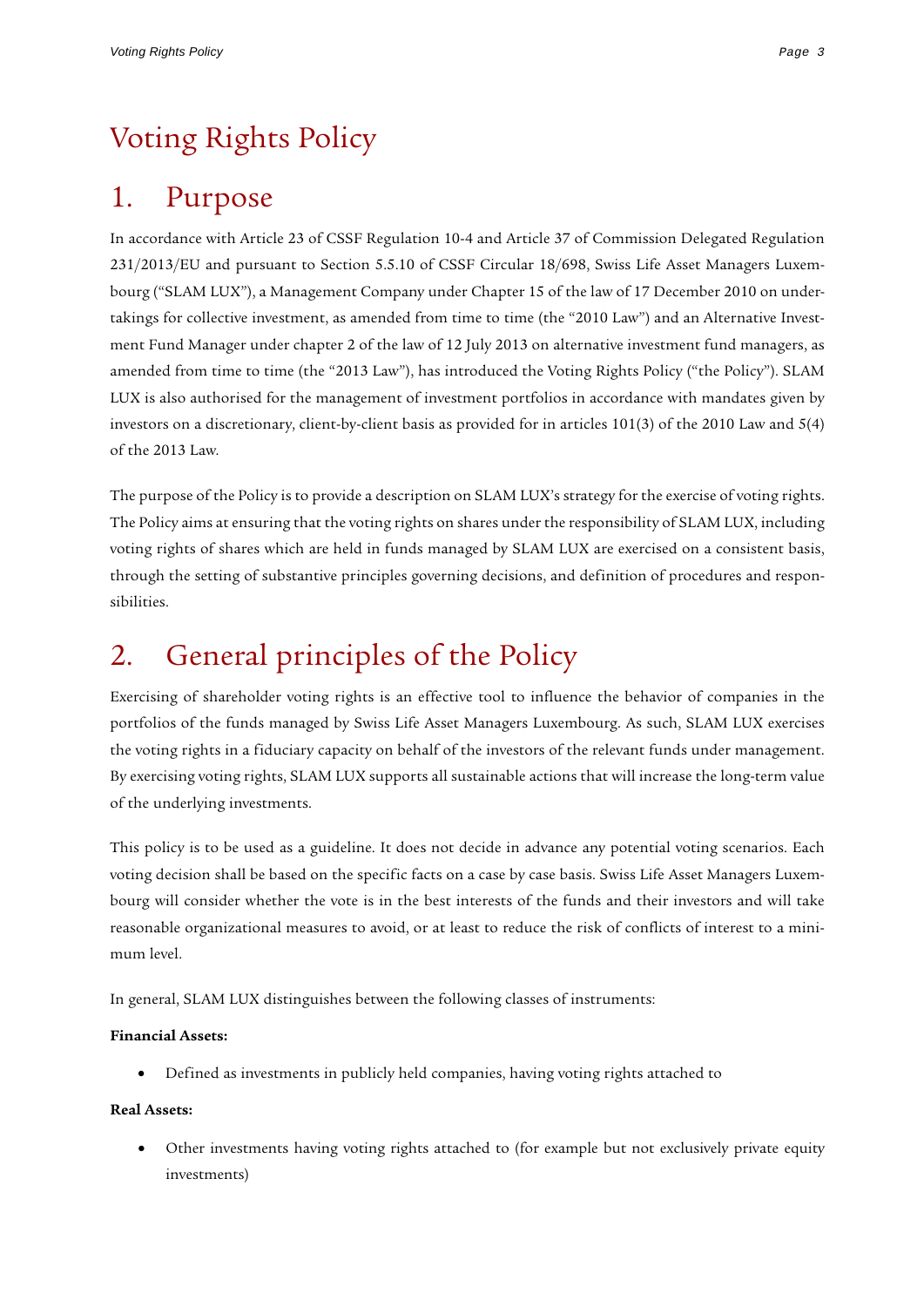• Excluded are all investments, being part of a fund structure and owned 100% by a fund (for example but not exclusively SPVs like holding companies)

Details of the actions taken to implement the strategies for the exercise of voting rights are available for investors free of charge, on request.

## <span id="page-3-0"></span>3. Exercising Voting Rights

By investing in a fund issued by Swiss Life Asset Managers Luxembourg, investors permit SLAM LUX to exercise the voting rights in a fiduciary capacity at annual general meetings. SLAM LUX exercises the voting rights in the investors' best interests.

The Swiss Life Asset Managers Luxembourg may be supported by a recognised, independent voting rights advisor when exercising its voting rights. At the same time, it always reserves the option to exercise its voting rights independently.

Swiss Life Asset Managers Luxembourg will to take all reasonable steps to obtain the best possible result for the managed funds, taking into account particularly various factors. The main voting principles in terms of selecting key agenda items are listed below (non-exclusive list):

#### *Annual report*

Approval of the annual report is only declined if serious deficiencies are apparent, if the usual standards in terms of information content are blatantly disregarded or facts are withheld which entered the public domain in other ways during the reporting year. A rejection also ensues if the annual report or financial statements were not published early enough prior to the annual general meeting.

#### *Discharge of the Board of Directors*

The motion to discharge the members of the Board of Directors is rejected if the Board of Directors or the members of the Executive Board can be held responsible for serious deficiencies in the management or ultimate direction of the company or if there is sufficient suspicion thereof. The same applies if the company is guilty of serious violations of employees' social rights or becomes guilty by association of serious violations of its suppliers' employees' social rights or if there is sufficient suspicion thereof.

#### *Election of Directors*

A new election or reelection is rejected if there is insufficient information on the candidate to assess his or her potential contribution to the Board. The candidate will be rejected if he/she is not of good reputation or does not offer any guarantee of impeccable conduct and attitude. SLAM LUX normally votes against candidates who hold the presidency of the Board of Directors and the position of CEO at the same time (double mandate). Exceptions can be made if the double mandate is a transitional solution and there are organizational structures in place to ensure checks and balances. The candidate is rejected if he is not considered independent and, at the same time, the board level of independence is not in line with local best practice.

#### *Application of the balance sheet profit and distribution practice*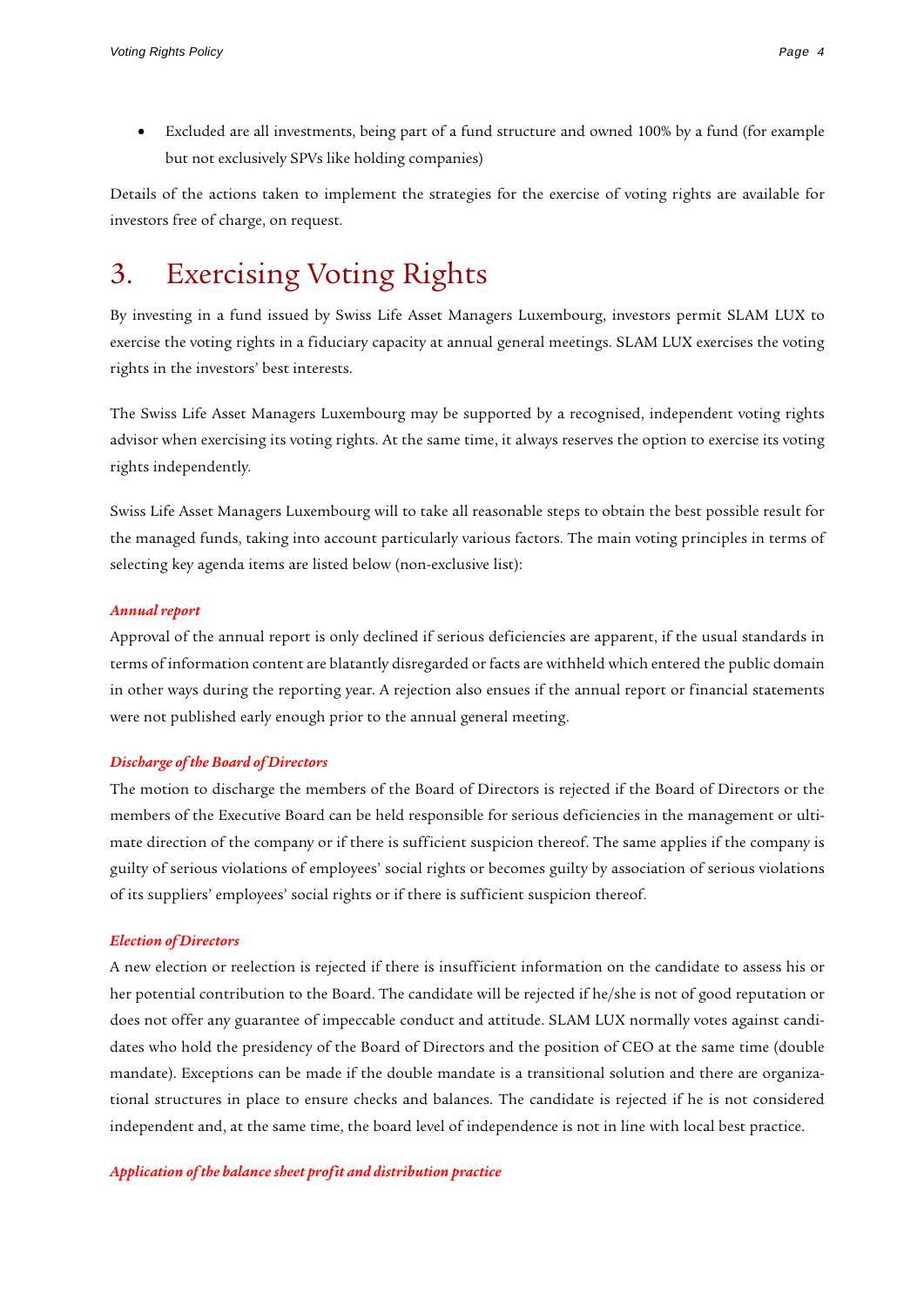The proposed application of balance sheet profit is voted against if it appears disproportionate to the company's financial situation and prospects or if it is incompatible with investors' interests. If the proposal is to replace the dividend distribution with a share buy-back plan, SLAM LUX will vote against it. The application is rejected if the dividend is replaced by a repayment of par value that substantially impairs the shareholders' right to include an item on the agenda.

#### *Election of the statutory auditor*

The Board's proposal to elect or reelect the statutory auditor is rejected,

- if there is evidence of a specific instance of misconduct or if there is a risk of conflicts of interest endangering the independent exercise of the audit mandate;
- if the name of the external auditor was not provided prior to the annual general meeting;
- if the disclosure of the various consulting services provided by the statutory auditor is insufficient to assess the statutory auditors' independence;
- if the work performed by the lead auditor responsible for the mandate was recently severely criticized in relation to a similar mandate;
- if the statutory auditor demonstrably failed to recognize detrimental fraud or weaknesses in the internal control system, which had a significant impact on the company's result;
- if the fees for non-audit services exceed the local practice.

#### *Compensation*

The compensation system can provide the wrong type of incentives, which are not in the company's or its shareholders' interests. The compensation report is therefore rejected if it fails to comply with the following principles:

- The compensation system must be presented clearly and comprehensively. Long-term incentive systems must contain clear performance criteria. The compensation amount must have an upper limit.
- The compensation must match the service provided and be oriented to long-term capital appreciation for the shareholder. Guaranteed payments or payments subject to a large degree of discretion are to be avoided.
- Contracts which involve a significant payment even in the event of managerial failure are not acceptable.

#### *Amendments and additions to the articles of association*

Proposals by the Board of Directors are normally approved, especially if they improve corporate governance, strengthen shareholders' rights in a constructive way and eliminate inequalities between types of share.

Proposals by the Board of Directors are rejected, if they

- lead to a restriction of shareholders' rights;
- jeopardize equal treatment of shareholders or voting shares;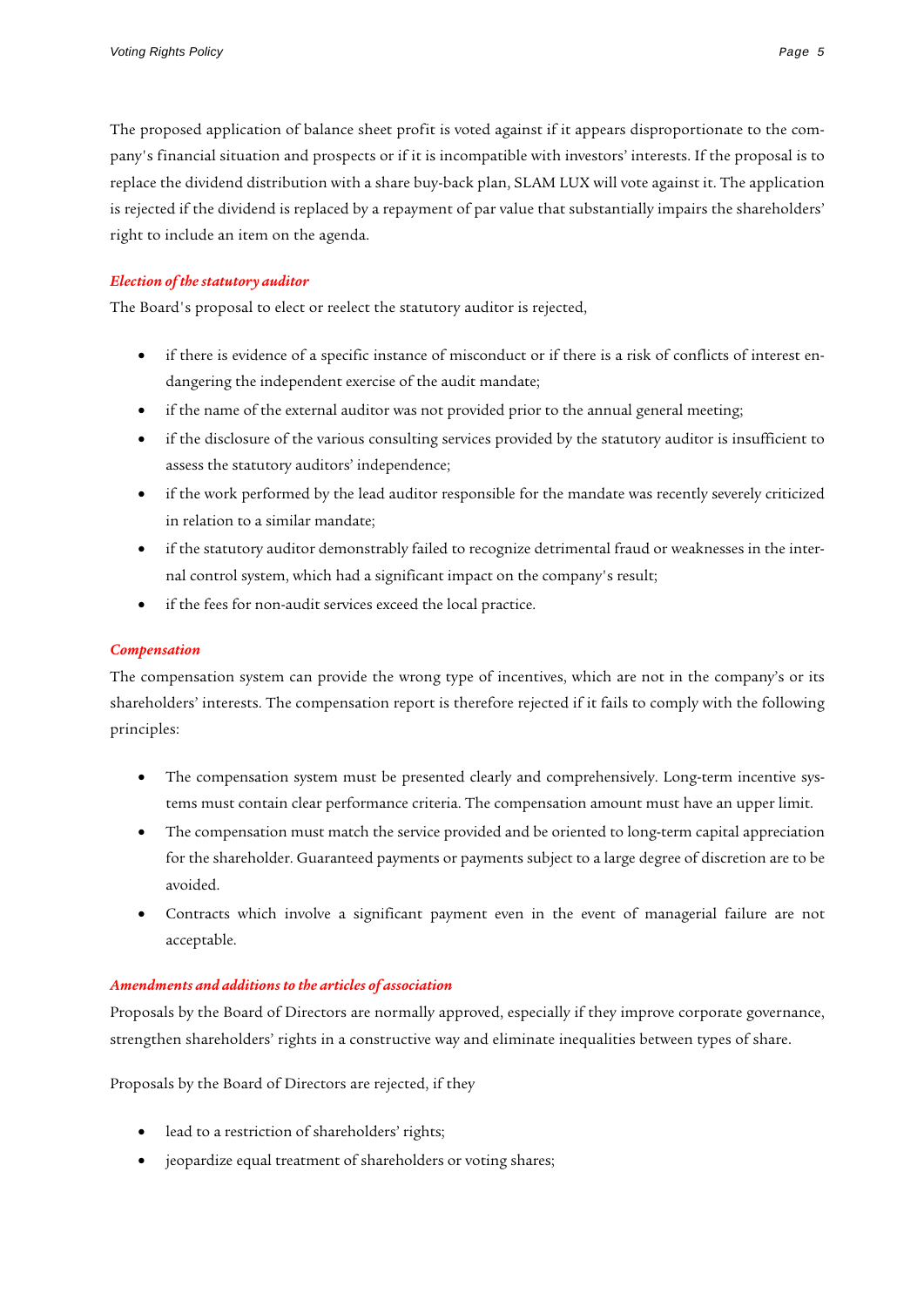- create excessive approved or conditional capital relative to the registered share capital, or if the information about their intended application is vague;
- create conditional capital to boost option plans governed by non-transparent conditions, or if they permit disproportionate entitlement to compensation;
- reduce share capital through repayment of par value or cancellation of equities, leading to a significant weakening of equity capital or equity structure;
- bring about a change which has a negative impact on the rights or interests of all or some of the shareholders;
- bring about a change which has a negative impact on the long-term interests of the majority of stakeholder groups in the company.

### <span id="page-5-0"></span>4. Responsible Investing

Responsible investment is the integration of environment, social and governance ("**ESG**") factors into investment decisions via a controlled and structured investment process. ESG factors are a subset of nonfinancial performance indicators which include ecological, ethical and corporate governance issues. In recent years, ESG factors have gained in importance in society, politics and also among the investors. This ties in with Swiss Life Asset Managers Luxembourg longstanding focus on generating sustainable long-term return.

For SLAM LUX, it is of utmost importance to protect the entrusted and managed assets from the impacts of financial and non-financial risks. Assessing, engaging, ongoing controlling and reporting of the integration of ESG criteria is becoming best practice for prudent asset management and forms part of SLAM LUX's holistic asset management approach. The integration of ESG criteria is covered inter alia in various phases and sub-processes of SLAM LUX's investment process. As part of this, ESG-related voting items are reviewed carefully on a case-by case basis based among others on the recommendation provided by a dedicated responsible investing team.

SLAM LUX supports proposals which sustainably improve the management of the company according to recognized principles or which promote ethical, social or economic aspects, provided they are compatible with the company's strategic orientation.

In addition, the "Swiss Life Asset Managers Engagement Policy" applies.

### <span id="page-5-1"></span>5. Review of the Policy

Swiss Life Asset Managers Luxembourg will review the Policy on a regular basis and at least once a year. A review is also carried out whenever material change in the market environment occurs that may affect Swiss Life Asset Managers Luxembourg ability to achieve the best possible result.